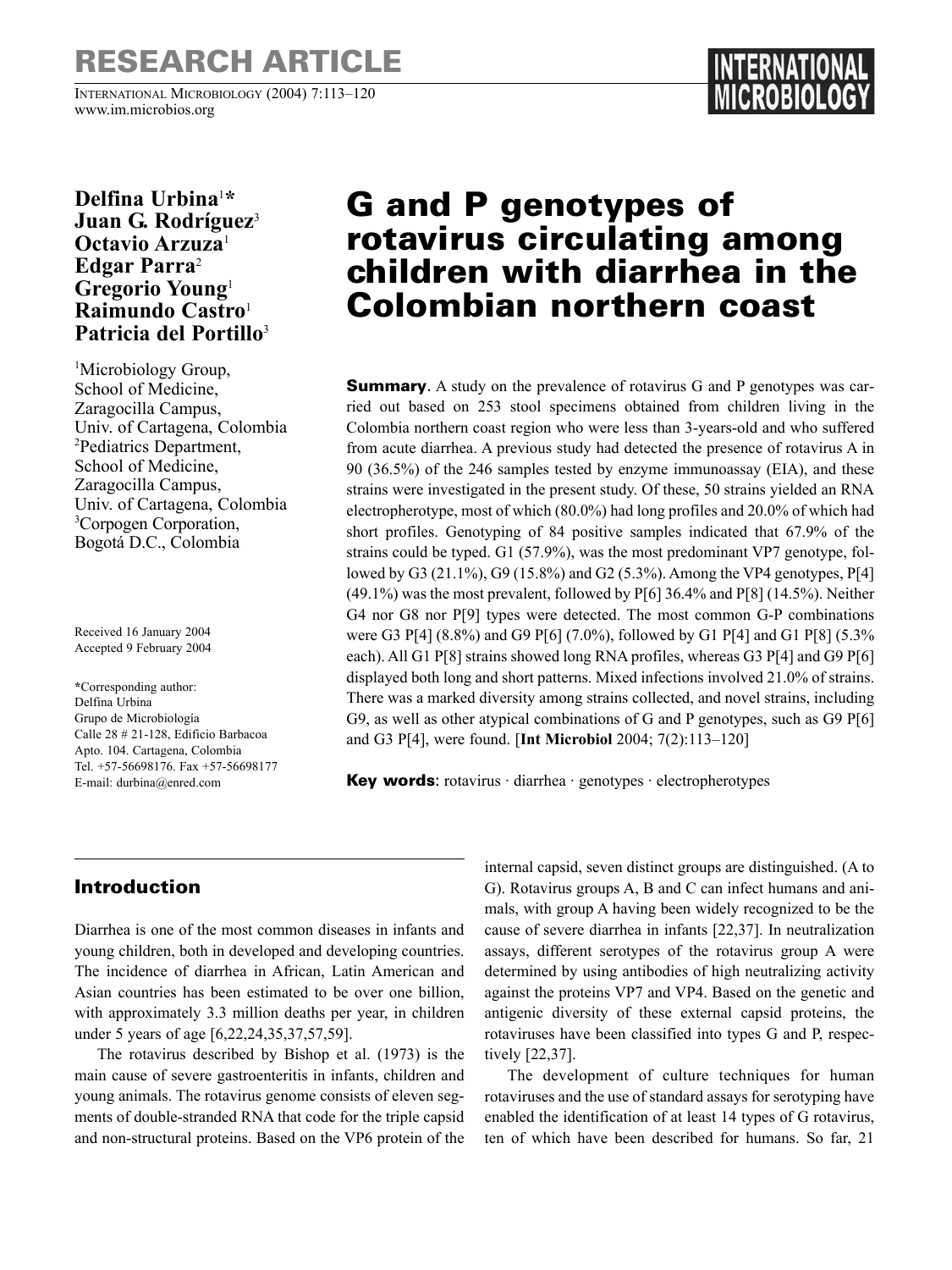type-P rotavirus have been described by using genotyping methods, including RT PCR and sequence analysis.

Epidemiological studies have demonstrated that rotavirus types G1, G2, G3 and G4 are prevalent worldwide [13,26,39, 40,43,44,54,55,56]. However, other unusual strains, including G5, G8, G9 and G10, have been reported in Brazil [2,29,50, 51]. Serotype G9 has been described also in Argentina [8], India [36,47,58], Malawi [15], Nigeria [1] and Ghana [4]. In addition, serotypes G6 and G8 have been detected in Australia [7], and G12 in Thailand [46] and India [20]. In a previous study, we reported, for the cities of Cartagena (10º 25′ N, 75º 33′ W) and Sincelejo (9º 18′ N, 75º 24′ W), frequencies of rotavirus infections of 44% and 28% respectively [59]. To our knowledge, the prevalence of human rotavirus G and P genotypes has not been determined in Colombia so far.

Nonetheless, the molecular characterization of the circulating native strains of rotavirus in Colombia is of great importance for prospective rotavirus vaccine studies. In addition, the current oral tetravalent vaccine, licensed in 1998, which was withdrawn from use in the United States because of a risk of intussusceptions [14,45], covers the four epidemiologically most important G types rotaviruses (G1 to G4) [32]. The aim of the present study was to determine the prevalence of rotavirus G and P genotypes present in fecal samples obtained from children living in the Colombia northern coast who were less than 3 years of age and who had acute diarrhea.

### **Materials and methods**

**Samples.** The strains used for the present study were those in which rotavirus A had been detected in a previous study on the etiology of acute diarrhea in 253 infants and young children in Cartagena de Indias and Sincelejo, Colombia [59]. Of the 246 stool samples tested by enzyme immunoassay (EIA), 90 (36.5%) revealed the presence of rotavirus A. Sixty-two of the samples were from Cartagena de Indias and 28 were from Sincelejo. These rotavirus-positive samples were electropherotyped and subsequently subjected to RT-PCR.

**SDS-PAGE (sodium dodecyl sulfate-polyacrylamide gel electrophoresis) analyses.** The viral double-stranded RNA from the stool samples was extracted with Trizol (Life Technologies Grand Island, New York) using the method originally described by Chomozcynnky and Sachi, N [16]. SDS-PAGE analysis of the extracted rotaviral RNA was carried out according to methods previously described by Iturriza-Gomara et al. [34].

**RT-PCR.** Viral RNA was extracted from the stools with GuSCN (Life Technologies Grand Island, New York) following the method described by Boom et al. [11]. The specimens were subjected to RT-PCR assays with the Access RT-PCR kit (Promega, Madison, WI). The primers used for the specific primers were previously described by Gouvea et al. [30] for VP7, and Gentsch et al. [27] for VP4**.** In six of the 90 rotavirus-positive extracts, there was not enough material to carry out genotyping.

**Agarose gel electrophoresis.** The RT-PCR products (12 µl) were mixed with bromophenol blue and loaded onto a 2% agarose gel (Biorad, Richmond, VA) in TAE buffer, pH 8.5, containing 0.5 µg ethidium bromide ml–1. Statistical analysis was performed with Epi-Info 6.04 A. Relationships between proportions were determined by chi-square tests and 95% confidence level. A value  $p \le 0.05$  was assumed to be a statistically significance difference.

#### **Results**

#### **Detection of rotavirus genome by SDS-PAGE.**

Fifty of 90 of rotavirus-positive specimens (55.5%) yielded an RNA electropherotype, with a profile characteristic (4-2- 3-2) of rotavirus group A. Of these, 40 displayed a long pattern and 10 had a short pattern. In addition, several samples differed markedly with respect to the electrophoretic mobility of RNA segments 1 to 4. Figure 1 shows three representative rotavirus strains with long and short profiles.

10 11 Int. Microbiol. Int. Microbiol. **Fig. 1.** SDS-PAGE analysis of the double-stranded (ds) RNA genome extracted from three distinct stool samples obtained from infants with acute diarrhea. Numbers at left side indicate the four variable regions of the rotavirus genome. Lanes 1 and 2, long-profile strains; lane 3, short-profile strain. Differences in the migration of the first four gene segments of the dsRNA genome are noted in several samples. Gene segments 2 and 3 in the first variable region (lane 3) are not distinguishable.

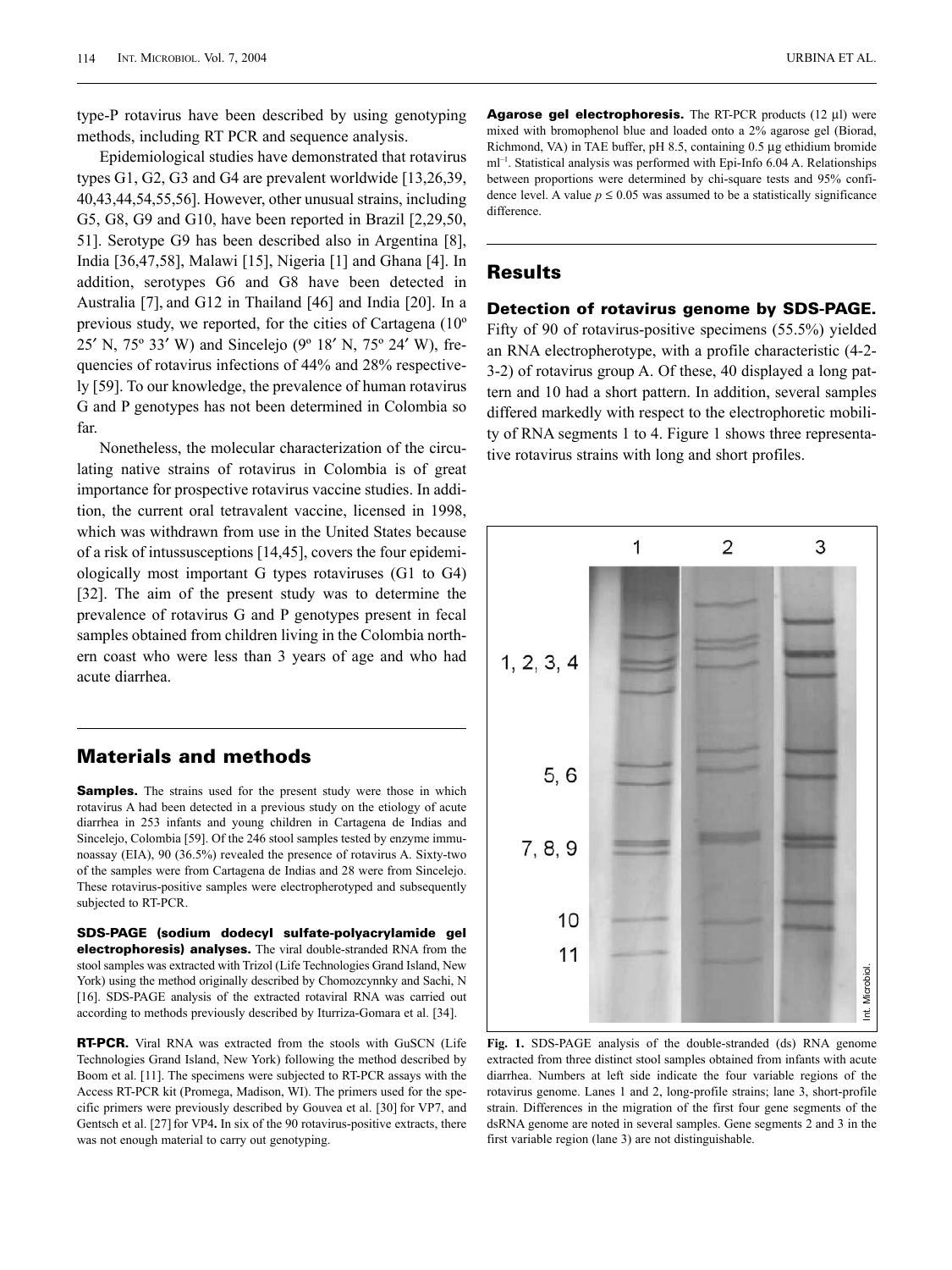**Determination of G and P genotypes.** Of 84 rotavirus-positive samples that were subjected to RT-PCR, 57 (67.9%) could be genotyped. (Table 1).Of these, the genotype G (VP7 associated) was assigned to 38 strains and the genotype P (VP4 associated) to 55 strains.

Figures 2 and 3 show the agarose gel of the representative amplified products of G and P genotypes.

| Table 1. G and P genotypes of rotavirus detected in stool samples from symptomatic infants and young children on the Colombian northern coast |  |  |  |
|-----------------------------------------------------------------------------------------------------------------------------------------------|--|--|--|
|-----------------------------------------------------------------------------------------------------------------------------------------------|--|--|--|

| Genotypes      |          | Percent of strains classified as: |        |      |               |            |            |                 |                 |  |  |  |
|----------------|----------|-----------------------------------|--------|------|---------------|------------|------------|-----------------|-----------------|--|--|--|
|                | P[4]     | P[6]                              | P[8]   | P[9] | P[4] P[6]     | P[6] P[8]  | P[4] P[8]  | <b>NTP</b>      | Total           |  |  |  |
| G1             | 3(5.3)   | $\Omega$                          | 3(5.3) |      |               | $1(1.8)^a$ | $1(1.8)^a$ | 11(19.3)        | 19(22.6)        |  |  |  |
| G <sub>2</sub> | 1(1.8)   | 1(1.8)                            |        |      |               |            |            |                 | 2(2.4)          |  |  |  |
| G <sub>3</sub> | 5(8.8)   |                                   |        |      |               |            |            |                 | 5(6.0)          |  |  |  |
| G4             |          |                                   |        |      |               |            |            |                 |                 |  |  |  |
| G8             |          |                                   |        |      |               |            |            |                 |                 |  |  |  |
| G <sub>9</sub> | 1(1.8)   | 4(7.0)                            |        |      |               |            |            | 1(1.8)          | 6(7.1)          |  |  |  |
| $G1-G3$        |          | $(3.5)^{a}$                       |        |      |               |            | $1(1.8)^a$ | $\theta$        | 3(3.6)          |  |  |  |
| <b>NTG</b>     | 9(15.8)  | 5(8.8)                            | 1(1.8) | 0    | $6(10.5)^{a}$ | $1(1.8)^a$ |            | 27 <sup>b</sup> | 49 (58.3)       |  |  |  |
| Total          | 19(22.6) | 12(14.3)                          | 4(4.8) | 0    | 6(7.1)        | 2(2.4)     | 2(2.4)     | 39 (46.4)       | 84 <sup>c</sup> |  |  |  |

"Mixed infections; <sup>b</sup>Total that could not be typed for their respective P or G genotypes; "Total number of samples subjected to RT-PCR; NTG: Nontypeable for G types; NTP: Nontypeable for P types



**Fig. 2.** RT-PCR typing of rotavirus strains. VP4 genotypes detected directly from twenty infants (age range 2–30 months) with acute diarrhea. Lanes: M, DNA marker ladder; 1, 6, 7, 11, 16 and 18, dual infection with P[6] P[4] types (483 bp, 267 bp); 4 and 5, P[6] type (267 bp); 10, 12, 13 and 17, P[4] type (483 bp).



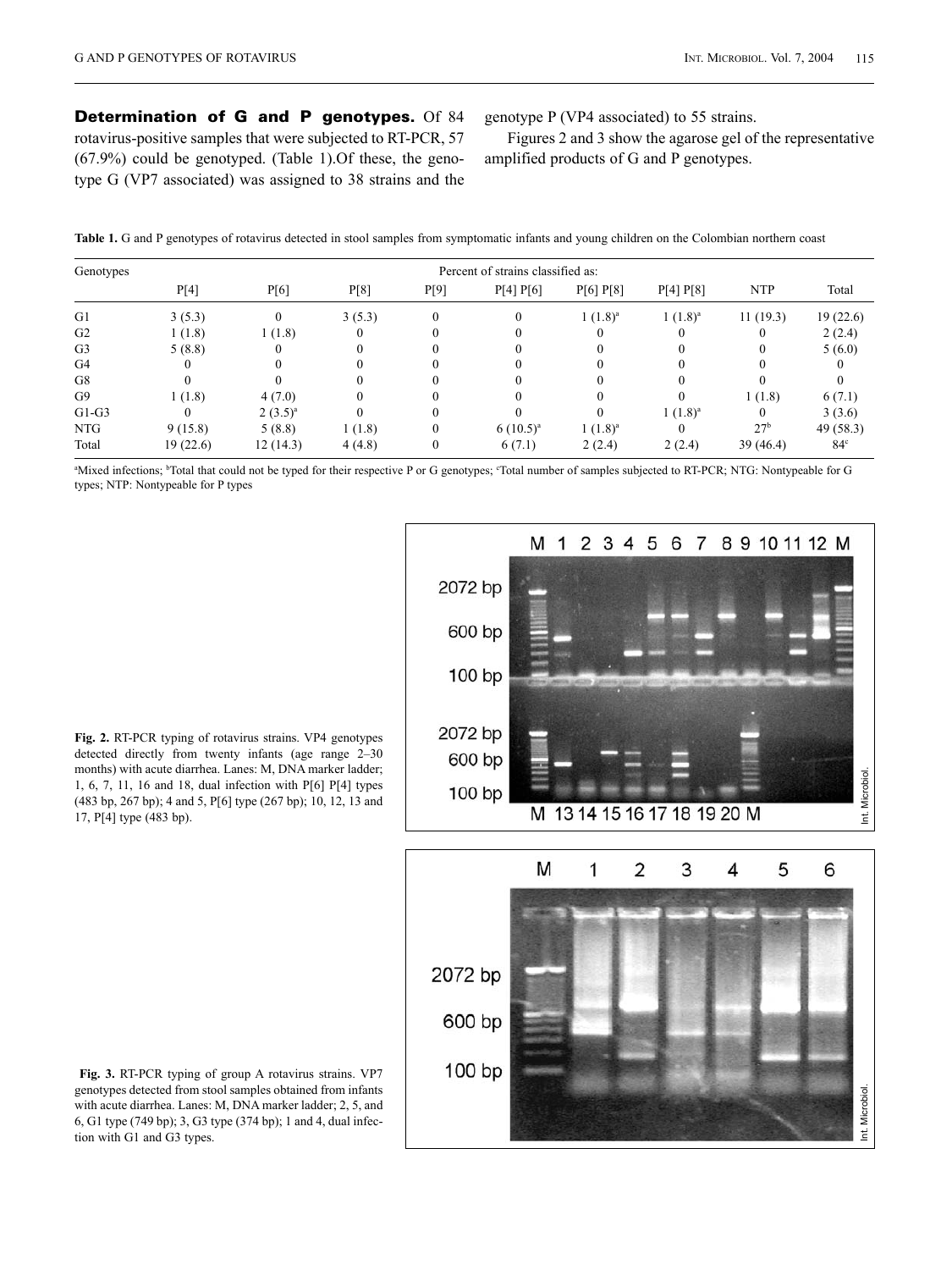| Genotypes |          | Percent of strains classified as: |                |                |              |          |       |          |          |          |      |       |
|-----------|----------|-----------------------------------|----------------|----------------|--------------|----------|-------|----------|----------|----------|------|-------|
|           | G1       | G2                                | G <sub>3</sub> | G4             | G8           | G9       | Total | P[4]     | P[6]     | P[8]     | P[9] | Total |
| Catagena  | 14(51.9) | 2(7.4)                            | 5(18.5)        | $\overline{0}$ | $\bf{0}$     | 6(22.2)  | 27    | 24(60.0) | 15(37.5) | (2.5)    |      | 40    |
| Sincelejo | 8(72.7)  | $\mathbf{0}$                      | 3(27.3)        | $\overline{0}$ | $\mathbf{0}$ | $\theta$ | 11    | 3(20)    | 5(33.3)  | 7 (46.7) |      |       |

Table 2. G and P genotypes of rotavirus detected in fecal samples from symptomatic infants and young children in two cities on the Colombian northern coast

**Incidence of genotypes G and P by city.** Table 2

shows the distribution of strains in each city. In Cartagena, G1 (51.9%) was prevalent, whereas among the P strains, the P[4] genotype (60.0%) was predominant. In Sincelejo, where only two (G1 and G3) of the four major human G genotypes were detected, the difference in the detection of G1 (72.7%) and G3 (27.3%) genotypes was statistically significant  $(p < 0.05)$ . In contrast, three P genotypes commonly described in human infections were found, with P[8] (46.7%) being prevalent.

**Correlation of G and P genotypes.** Both G and P genotypes were assigned to 18 of 57 (31.6%) fecal specimens. Tables 1 and 3 show the combinations of both genotypes detected.

**Genotypes and electropherotypes.** Of 57 samples with single and mixed strains, 36 (63.1%) were positive as determined by PAGE (Table 3). All G1 P[8] strains exhibited long electropherotypes. G3 P[4], G2 P[4] and G9 P[4] strains had identical short electropherotypes. The strains G9 P[6] and G1 P[4] shared long and short patterns. Mixed strains associated with long electropherotypes included G1 P[4] P[8], G1 P[6] P[8], P[6] P[8], and P[4] P[6]; none of these had short electropherotype. Mostly G1 genotypes, in single or mixed infections, were most commonly associated with long electropherotypes. G9 strains showed identical long and short profiles. P[4] and P[6], the second most common single genotypes, had predominately long patterns (fourth, each). In addition, the P[6] genotype was more significantly associated with long electropherotypes than with short ones ( $p < 0.05$ ).

**Mixed infections.** Twelve samples (21.1%) were involved in mixed infections. Table 1 shows the distribution of mixed infections.

**RT-PCR vs. SDS-PAGE.** Interestingly, 21 of 57 (36.8%) samples characterized by RT-PCR were negative by SDS-PAGE, and 12 of 50 (24.0%) specimens electropherotyped (displaying long and short patterns) could not be typed by RT-PCR.

#### **Discussion**

The present work is a continuation of our prospective study on infants and young children with diarrhea, conducted in two cities in the northern coast of Colombia, between 1998 and 2000 [59]. This study reports for the first time the prevalence of G and P genotypes of group A rotavirus infecting infants and young children with acute diarrhea in Colombia. Furthermore, this is the first report describing the electrophoretic patterns of rotavirus associated with childhood diarrhea in our region. The strategies used in this work, including a set of the most common specific primers for the typing of rotavirus genotypes, allowed characterization of 67.9% of rotavirus strains present in the stool specimens.

**Table 3.** Relationship among genotypes and electropherotypes

| Genotype        | Number of strains | Electropherotype |                |                  |  |  |
|-----------------|-------------------|------------------|----------------|------------------|--|--|
|                 |                   | Long             | Short          | Negative         |  |  |
| G1 P[8]         | 3                 | 3                | $\mathbf{0}$   | $\mathbf{0}$     |  |  |
| G3 P[4]         | 5                 | $\mathbf{0}$     | 1              | $\overline{4}$   |  |  |
| G9 P[6]         | $\overline{4}$    | 1                | 1              | $\overline{2}$   |  |  |
| $G1$ $P[4]$     | 3                 | 1                | 1              | 1                |  |  |
| G2 P[4]         | 1                 | $\theta$         | 1              | $\theta$         |  |  |
| G2 P[6]         | 1                 | $\theta$         | $\theta$       | 1                |  |  |
| G9 P[4]         | 1                 | $\theta$         | 1              | $\theta$         |  |  |
| G1 P[4] P[8]    | 1                 | 1                | $\theta$       | $\theta$         |  |  |
| G1 P[6] P[8]    | 1                 | 1                | $\theta$       | $\theta$         |  |  |
| G1 G3 P[4] P[8] | $\mathbf{1}$      | $\theta$         | $\theta$       | $\mathbf{1}$     |  |  |
| G1 G3 P[6]      | $\overline{2}$    | $\theta$         | $\theta$       | $\overline{2}$   |  |  |
| P[6] P[8]       | 1                 | 1                | $\mathbf{0}$   | $\boldsymbol{0}$ |  |  |
| P[4] P[6]       | 6                 | 2                | $\theta$       | 4                |  |  |
| P[8]            | 1                 | 1                | $\theta$       | $\mathbf{0}$     |  |  |
| P[4]            | 9                 | 4                | $\overline{2}$ | 3                |  |  |
| P[6]            | 5                 | 4                | 1              | $\boldsymbol{0}$ |  |  |
| G1              | 11                | 8                | $\theta$       | 3                |  |  |
| G9              | 1                 | 1                | $\theta$       | $\mathbf{0}$     |  |  |
| Total           | 57                | 28               | 8              | 21               |  |  |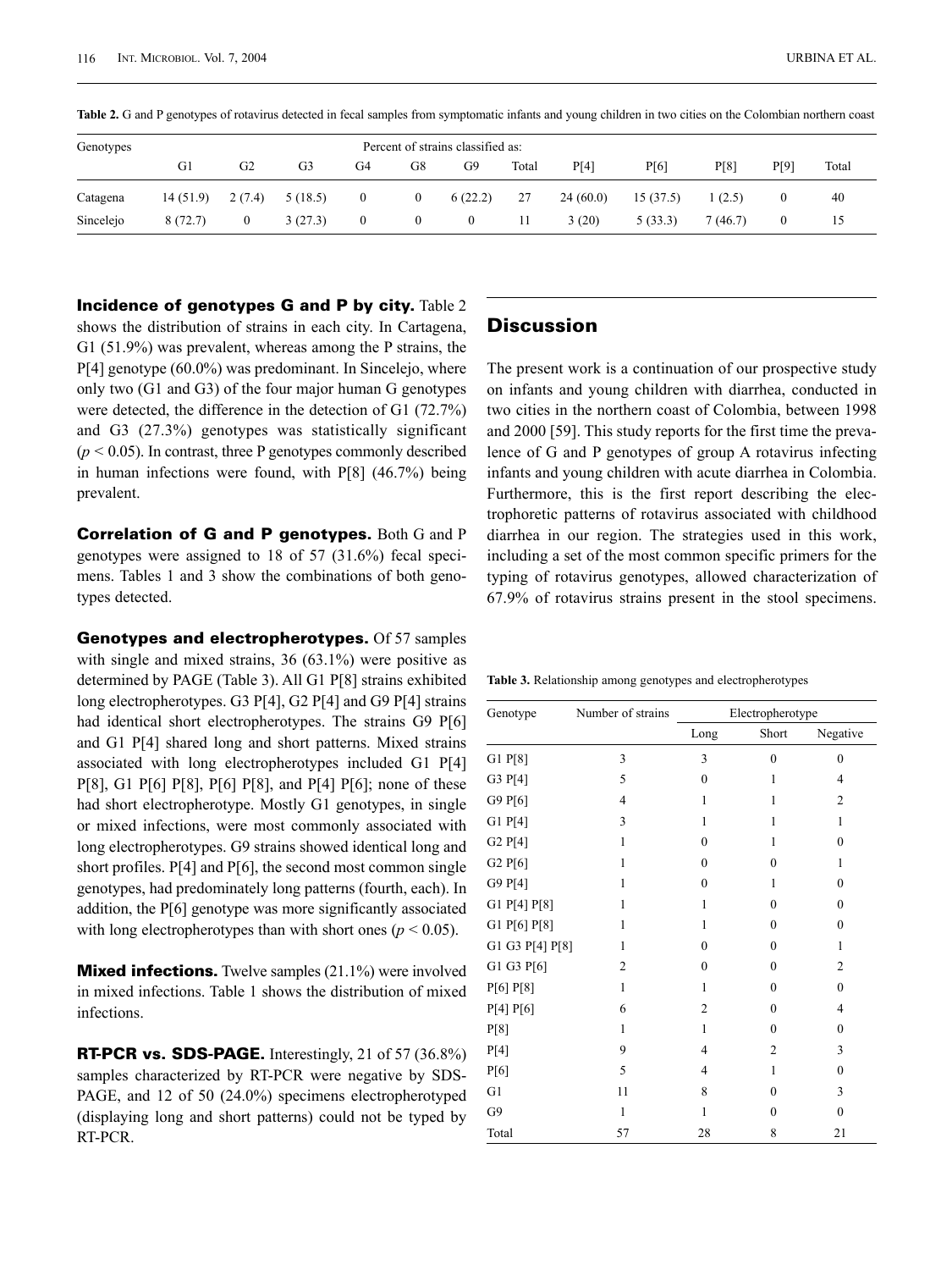Although the finding that the strains in 27 samples (32.1%) could not be typed (either as G or as P) was rather unexpected; the percentage was lower than that reported in an earlier study carried out in Brazil (55.4%) [55]. However, the percentage of G genotypes that could not be typed in 49 (58.3%) samples was higher than those reported for Ireland [43], Bangladesh [58 ] and Africa [13]**.** Even so, we assume that these nontypeable G strains may belong to other genotypes for which specific primers were not included in the panel, or it might be due to RT-PCR failure because of the low amount of RNA, rather than to the presence of strong inhibitors.

The prevalence of rotavirus G and P types has been monitored worldwide, and types G1 to G4, [P8] and [P6] are the most frequent [3,10,13,22,23,25,28,36,40,42,43,44,54,55]. In our study, the most common G genotypes were detected, except G4, which was not identified during the course of this study. Instead, unpredictably, G9 (either alone or in a mixed infection), which appears to be an emergent in developed [10,31,48] and developing countries [4,8,23,51,58], was detected in 15.8% of the strains. Consistent with the findings of recently published studies, G9 was third in prevalence, with percentages similar to those found in Brazil, (15.9%) [51], Argentina (18.0%) [9], and India (17.0%) [36].

Epidemiological studies have shown that P[8] strains are the most commonly identified worldwide [3,10,19,23,33,35, 43,52,54]. In this study, other P genotypes, including P[4]  $(49.1\%)$  and P[6]  $(36.4\%)$ , were found to be predominant, whereas  $P[8]$  was less frequent. Our findings are in concordance with the results of studies in Ghana [5], where P typing showed P[4] to be the prevalent strain followed by P[6] and P[8].

Studies in many countries have shown that G1 P[8], G2 P[4], G3 P[8] and G2 P[6] are the G-P combinations most commonly found worldwide [3,7,10,19,25,31,33,43,48,52,54]. In our study, however, the percentages of unconventional G3  $P[4]$  (8.8%) and G9 P[6] (7.0%) strains were slightly higher than those of G1 P[8], G2 P[4] and G2 P[6] (5.3% each). These results confirm that G9, as well as its combinations G9 P[6] and G3 P[4], have been the most frequently described both in American and in Asian developing countries [2,4,9,36,47,51,53].

Mixed infections with different G and P genotypes produce a particular group of strains circulating in the community. In this study, mixed infections involved 21.1% of the strains, which is comparable to the percentages found in India (21.0, 23.0, and 24.0%) [19,36,58], Ireland (18.8%) [42], and even Brazil (16.0%) [50], whereas the number of strains involved in mixed infections in other Latin American countries, such as Argentina (10.0%) [3] and Mexico (12.0%) [49], is moderately low. Also of interest was the fact that, in our study, the percentage of strains involved in mixed infections was almost half (44.0%) that reported for a city of Brazil, where an uncommon rotavirus epidemic strain was reported a few years ago [53].

A notable finding was the marked contrast in the distribution of strains between the two Colombian cities. The incidences of G1 (51.9% and 72.7%) and G3 (18.8% and 27.5%), detected in Cartagena and Sincelejo, respectively, did not differ significantly ( $p > 0.05$ ). However, G9, the second most frequent genotype detected in Cartagena, was absent in Sincelejo. Regarding P genotypes, more P[8] strains were detected in Sincelejo (46.7%) than in Cartagena (2.5%) (*p* < 0.05), while the frequency of P[6] strains were closely similar in the two cities  $(p > 0.05)$ .

In Cartagena, a large diversity of rotavirus strains was observed with regard to G and P genotypes as well as to RNA electrophoretic profile. By contrast, in Sincelejo, only limited circulating G genotypes (only G1 and G3) were present, and there was a total absence of rotaviruses with short electropherotypes, demonstrating a relative homogeneity strains present in this city. It may be that factors such as geographic location and population density contribute to this notable difference. Cartagena de Indias, which is located on the Caribbean coast, has many promising industries and is the first tourist destination in Colombia. Over the past ten years, for different reasons, e.g. due to displacement, the dynamics of the city, including movement of the population, have increased. In contrast, in Sincelejo, which is located approximately 240 kilometers southwest of Cartagena, the current economy is based on agriculture and livestock, which offers less possibilities for dynamic population movement. Our findings agree remarkably well with the results of a study carried out in six Australian cities, where the marked diversity of serotype-G rotavirus detected was closely related to the population base in each city [40].

Previous published reports have shown that long electrophoretic profiles are prevalent overall. Consistent with similar results in Bogotá, Colombia [12], and those reported in other countries [3,17,21,33,48,53,56], a significant percentage (80.0%) of strains bearing a long profile (all of them detected in Cartagena) were found in this study. In addition, visible differences were observed regarding the mobility of segments 1 to 4 of the RNA genome during SDS-PAGE. Those differences suggest that there should be at least eight different migration patterns, possibly due to mixed infections, based on the capability of this segmented virus to form reassortants. Maunula et al. [41] suggested that the wide genetic diversity could be explained by fraction analysis of the sequences of all eleven RNA segments.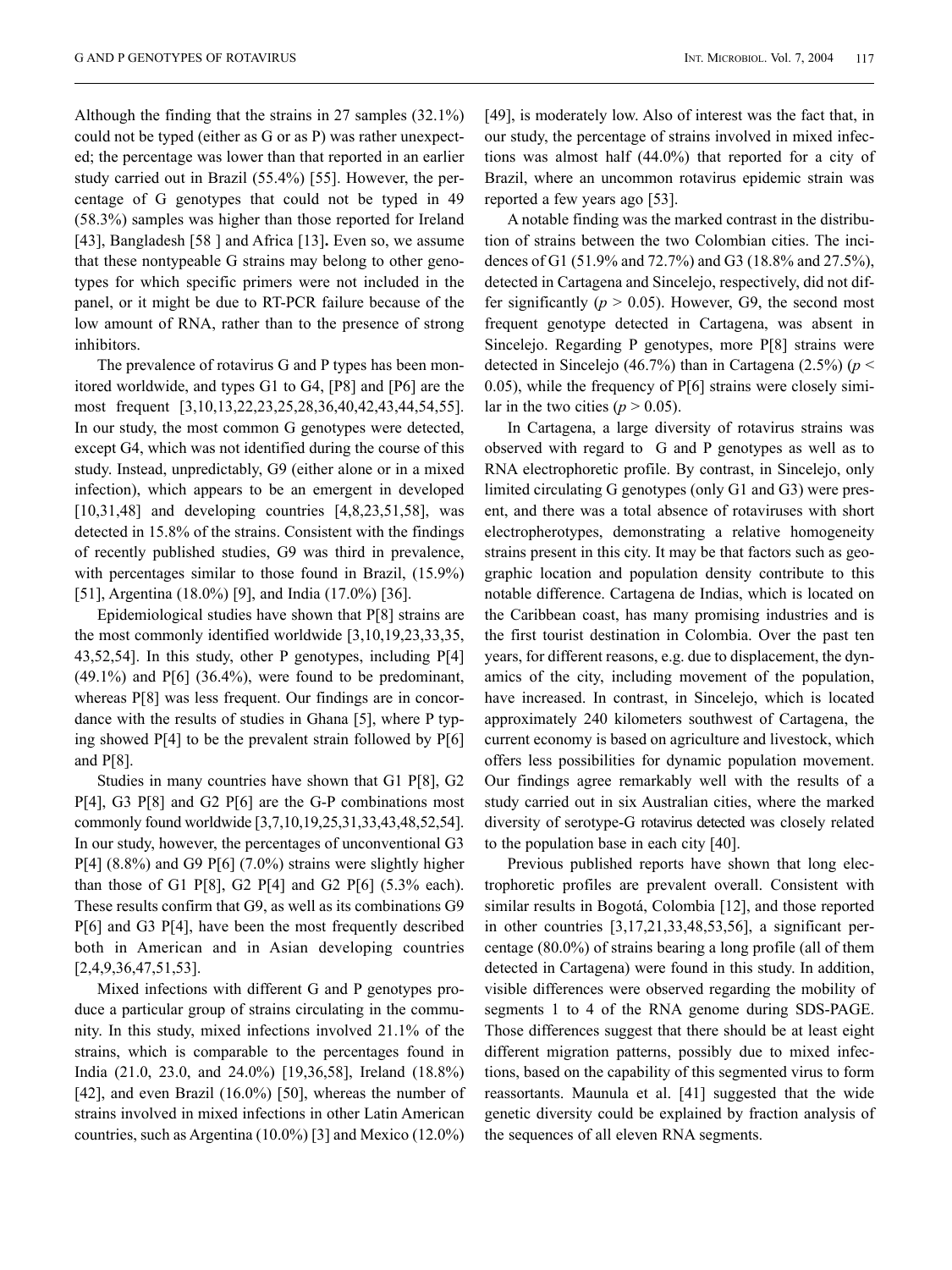Our findings confirm that an absolute correlation between genotype and specific electrophoretic profile remains to be shown. Many studies report differences also among strains of the same genotype with different electrophoretic patterns. In this study, all G1 P[8] strains (in total three) had long profiles, as described previously [4,19,33,42]. Consistent with findings in other published studies [4,36,48,58], G9 P[6] strains shared long and short electropherotypes. A single G3 P[4] strain that was positive on SDS-PAGE-exhibited a short profile, which is consistent with a previous report in Ghana [5], although it differs with the results of studies in Minas Gerais [53]. All G2 P[4] strains had a short pattern, which agrees with the findings of previous published studies [36, 42]. Several reports showed that G1 P[4] strains had predominantly short patterns [19,42]. By contrast, G1 P[4] strains detected in this study had identical long and short electropherotypes.

The association of genotype P[6] in neonatal or asymptomatic infections has been documented [18,38]. We detected a high proportion (90%) of this genotype in symptomatic infants between 3 and 12 months of age. Our findings are consistent with the results of studies done in Brazil [2], Malawi [15], India [47], and Tunisia [56], which have shown that P[6] is a common cause of severe diarrhea in infants overall.

Considering the prevalence of the rotavirus infection and the remarkable genetic variability among rotaviruses, the present work provides basic information about the significant genetic diversity of circulating rotavirus strains, as well as the current formulations of rotavirus vaccines, which are based on the four most common VP7 types.

In summary, this study, in addition to describing the rotavirus G and P genotypes present in human infections in Colombia, shows the displacement of the most common G rotavirus genotypes and the emergence of an uncommon strain (G9), previously not described in Colombia. We think that demographic conditions and geographic localization are favorable for engendering mixed infections with different G and P genotypes, which are capable of forming reassortants and thus of producing unusual strains that then circulate in the community. These findings are of great relevance regarding candidate rotavirus vaccines to be tested in developing countries in Asia, Africa and Latin America [14]. A surveillance study of rotaviral diarrhea is essential for monitoring both new genotypes and changes in the genotypes circulating in Colombia.

**Acknowledgements**. This work was co-financed by Colciencias (Agreement Contract 261-97), and the University of Cartagena, Colombia. We thank Marcela Salazar for assistance with standardization of RT-PCR during the initial phase of this study; to Maria F. Gutierrez, Pontificia

Universidad Javeriana, for providing the control strain. We also thank the Medical Personnel of the Hospital Infantil Napoleon Franco Parejo, Marta C. Puello from the University of Cartagena, and Graciela Herrera and Erika Bittar in Sincelejo for technical assistance during sample collection.

#### **References**

- 1. Adah MI, Wade A, Taniguchi K (2001) Molecular epidemiology of rotaviruses in Nigeria: detection of unusual strains with G2 P[6] and G8 P[1] specifities. J Clin Microbiol 39:3969–3975
- 2. Araujo IT, Ferreira MS, Fialho AA, Assis RM, Cruz CM, Rocha M, Leite JP (2001) Rotavirus genotypes P[4]G9, P[6]G9, and P[8]G9 in hospitalized children with acute gastroenteritis in Rio de Janeiro, Brazil. J Clin Microbiol 39:1999–2001
- 3. Argüelles MH, Villegas GA, Castello A, Abrami A, Ghiringhelli PD, Semorile L, Glikmann G (2000) VP7 and VP4 genotyping of human group A rotavirus in Buenos Aires, Argentina. J Clin Microbiol 38:252–259
- 4. Armah GE, Steele AD, Binka FN, Esona MD, Asmash RH, Anto F, Brown D, Green J, Cutts F, Hall A (2003) Changing patterns of rotavirus genotypes in Ghana: emergence of human rotavirus G9 as major cause of diarrhea in children. J Clin Microbiol 41:2317–2322
- 5. Asmash RH, Green J, Armah GE, Gallimore CI, Gray JJ, Iturriza-Gómara M, Anto F, Oduro A, Binka FN, Brown DWG, Cutts F (2001) Rotavirus G and P genotypes in rural Ghana . J Clin Microbiol 39:1981–1984
- 6. Bern C, Martines J, De Zoysa I, Glass RI (1992) The magnitude of the global problem of diarrhoeal disease: a ten-year update. Bull World Health Organ 70:705–714
- 7. Bishop RF, Masendycz PJ, Bugg HC, Carlin JB, Barnes GL (2001) Epidemiological patterns of rotaviruses causing severe gastroenteritis in young children through Australia from 1993 to 1996. J Clin Microbiol 39:1085–1091
- 8. Bok K, Castagnaro N, Borsa A, Nates S, Espul C, Fay O, Fabri A, Grinstein S, Miceli I, Matson DO, Gomez JA (2001) Surveillance for rotavirus in Argentina. J Med Virol 65:190–198
- 9. Bok K, Palacios G, Sijvarger K, Matson DO, Gomez JA (2001) Emergence of G9 [P6] human rotaviruses in Argentina: phylogenetic relationship among G9 strains. J Clin Microbiol 39:4020–4025
- 10. Bon F, Fromantin C, Aho S, Pothier P, Kohli E, and The Azay group (2000) G and P genotyping of rotavirus strains circulating in France over a three-year period: detection of G9 and P[6] strains at low frequencies. J Clin Microbiol 38:1681–1683
- 11. Boom R, Sol CJA, Salimans MMM, Jansen CL, Werteim-van Dillen PME, van der Nordaa S (1990) Rapid and simple method for purification of nucleic acids. J Clin Microbiol 28:495–503
- 12. Correa A, Solarte Y, Barrera J, Mogollón D, Gutierrez MF (1999) Molecular characterization of rotavirus in the city of Santafe de Bogotá, Colombia. Determination of the electropherotypes and typing of a strain by RT-PCR. Rev Latinoam Microbiol 41:167–173 (In Spanish)
- 13. Cunliffe NA, Kilgore PE, Bresee JS, Steele AD, Luo N, Hart CA, Glass RI (1998) Epidemiology of rotavirus diarrhoea in Africa: a review to assess the need for rotavirus immunization. Bull W.H.O. 76:525–537
- 14. Cunliffe NA, Bresee JS, Hart CA (2002) Rotavirus vaccines: development, current issues and future prospects. J Infect 45:1–9
- 15. Cunliffe NA, Gondwe JS, Graham MS, Thindwa BDM, Dove W, Broadhead RL, Molyneux ME, Hart CA (2001) Rotavirus strain diversity in Blantyre, Malawi, from 1997 to 1999. J Clin Microbiol 39:836–843
- 16. Chomczinski D, Sachi N (1987) Single-step method of RNA isolation by acid guanidin thyocianate pheno-cloroform extraction. Anal Biochem 162:156–159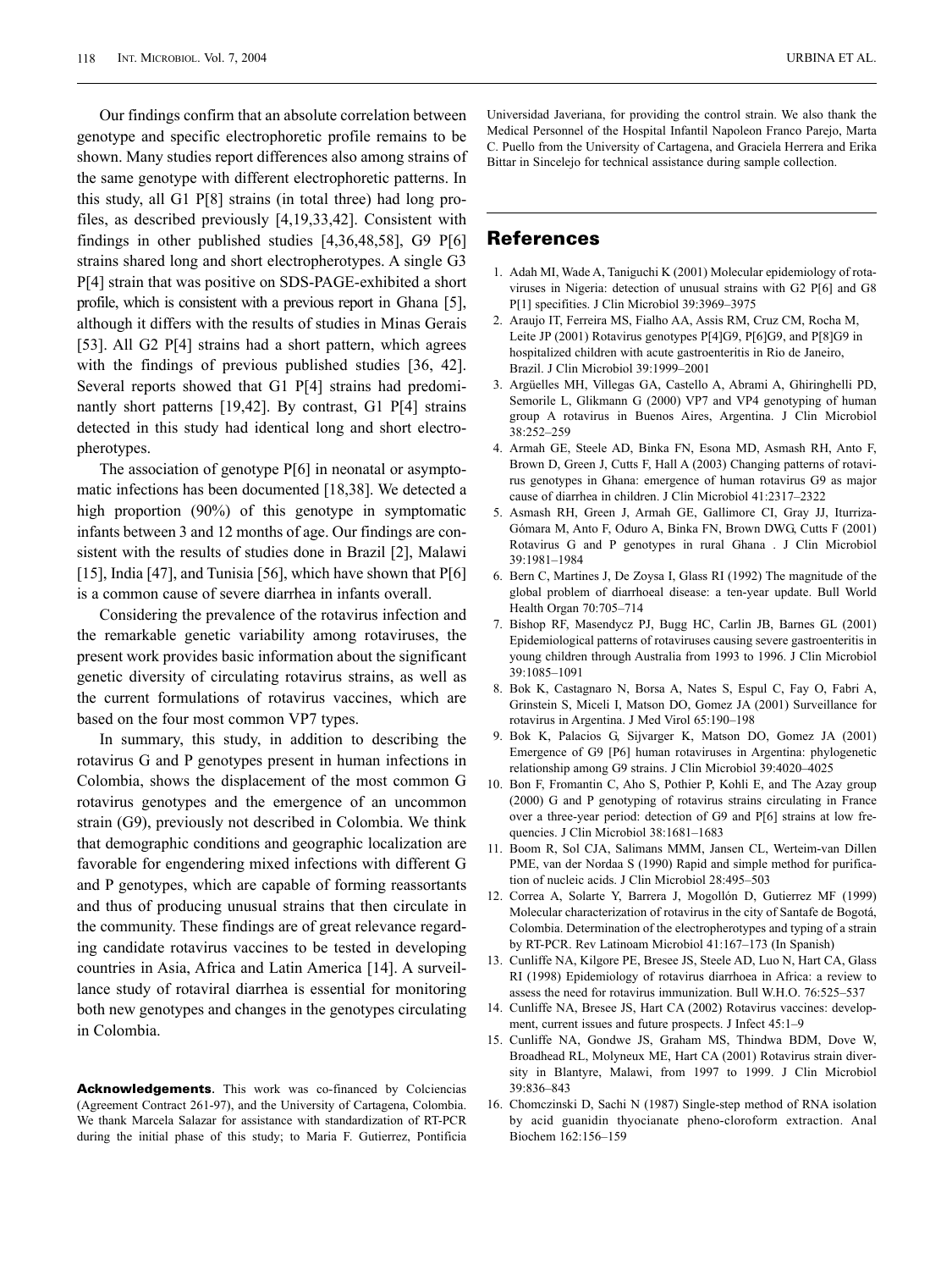- 17. da Rosa e Silva ML, Naveca FG, Pires de Carvalho I (2001) Epidemiological aspects of rotavirus infections in Minas Gerais, Brazil. Braz J Infect Dis 5:215–222
- 18. Das KB, Gentsch JR, Cicirello HG, Woods PA, Gupta A, Ramachandran M, Kumar R, Bhan MK, Glass RI (1994) Characterization of rotavirus strains from newborns in new Delhi, India. J Clin Microbiol 32:1820- 1822
- 19. Das S, Sen A, Uma G, Varghese V, Chaudrhuri S, Bhattacharya SK, Krishnan T, Dutta P, Dutta D, Battacharya MK, Mitra U, Kobayashi N, Naik TH (2002) Genomic diversity of group A rotavirus trains infecting humans in Eastern India. J Clin Microbiol 40:146-149
- 20. Das S, Varghese V, Chaudury S, Barman P, Mahapatra S, Kojima K, Battacharya SK, Krishnan T, Rato RK, Chhotray GP, Phukan AC, Kobayashi N, Naik TN (2003) Emergence of novel human group A rotavirus G12 strains in India. J Clin Microbiol 41:2760–2762
- 21. Domingues ALS, Da Silva Vaz MG, Moreno M, Câmara FP (2000) Molecular epidemiology of group A rotavirus causing acute diarrhea in infants and young children hospitalised in Rio de Janeiro, Brazil 1995–1996. Braz J Infect Dis 4:119–125
- 22. Estes MK (2001) Rotaviruses and their replication. In: Fields BN, Knipe DM, Howley PM et al. (eds) Fields' Virology 4th ed. Lippincott Williams and Wilkins, Philadelphia pp 1747–1758
- 23. Fang ZY, Yang H, Jin Q, Jing Z, Sun LW S,Tang JY, Ma L, Du ZQ, He AH, Xie JP, Lu YY, Ji ZZ, Zu BQ, Wu HY, Lin SE, Xie HP, Griffin DD, Ivanoff B, Glass RI, Gentsch JR (2002) Diversity of rotavirus strains among children with acute diarrhea in China: 1998–2000 surveillance study. J Clin Microbiol 40:1875–1878
- 24. Flores J, White L, Blanco M, Pérez-Schael I (1994). Serological response to rotavirus infection in newborn infants J Med Virol 42:97–102
- 25. Fruhwirt M, Brosl S, Ellemunter H, Moll-Schüler I, Rohwedder A, Mutz I (2000) Distribution of rotavirus VP4 genotypes and VP7 serotypes among nonhospitalized and hospitalized patients with gastroenteritis and patients with nosocomially acquired gastroenteritis in Austria. J Clin Microbiol 38:1804–1806
- 26. Gault E, Chikhi-Brachet R, Delon S, Schnepf N, Albiges L, Grimprel E, Girardet JP, Begue P, Garbarg-Chenon A (1999) Distribution of human rotavirus G types circulating in Paris, France, during the 1997–1998 Epidemic: high prevalence of type G4. J Clin Microbiol 37:2373–2375
- 27. Gentsch JR, Glass RI, Woods PA, Gouvea V, Gorziglia M, Flores J, Das BK, Bhan MK (1992) Identification of group A rotavirus gene 4 types by polymerase chain reaction. J Clin Microbiol 30:1365–1373
- 28. Gentsch JR, Woods PA, Ramachandran M, Das BK, Leite JP, Alfieri A, Kumar R, Bhan MK, Glass RI (1996) Review of G and P typing results from a global collection of strains: implications for vaccine development. J Infect Dis 174 (Suppl 1):S30–S36
- 29. Gouvea V, de Castro L., C Timenesky M do, Greenberg H, Santos N (1994) Rotavirus serotype G5 associatted with diarrhea in Brazilian children. J Clin Microbiol 32:1408–1409
- 30. Gouvea V, Glass RI, Woods P, Taniguchi K, Clark HF, Forrester B, Fang Z-Y (1990) Polymerase chain reaction amplification and typing of rotavirus nucleic acid from stool specimens. J Clin Microbiol 28:276–282
- 31. Griffin DD, Kirkwood CD, Parashar UD, Woods PA, Bresee JS, Glass RI, Gentsch JR and the National Rotavirus Strain Surveillance System Collaborating Laboratories (2000) Surveillance of rotavirus strains in the United States: identification of unusual strains. J Clin Microbiol 38:2784–2787
- 32. Hoshino Y, Kapikian Z (2000) Rotavirus serotypes classification and importance in epidemiology, immunity and vaccine development. J Health Popul Nutr 18:5–14
- 33. Husain M, Seth P, Dar L, Broor S (1996) Classification of rotavirus into G and P types with specimens from children with acute diarrhea in New Delhi, India. J Clin Microbiol 34:1592–1594
- 34. Iturriza-Gomara M, Green J, Gray J (2000) Methods of rotavirus detection, sero- and genotyping, sequencing, and phylogenetic analysis. In:

Gray J, Desselberger U (eds) Rotaviruses: Methods and Protocols. Humana Press, Totowa, NJ, pp 204–205

- 35. Jain V, Parashar UD, Glass RI, Bhan MK (2001) Epidemiology of rotavirus in India. Indian J Pediatr 68:855–862
- 36. Jain V, Das BK, Bhan MK, Glass RI, Gentsch JR and The Indian Strain Surveillance Collaborating Laboratories (2001) Great diversity of group A rotavirus strains and high prevalence of mixed rotavirus infection in India. J Clin Microbiol 39:3524–3529
- 37. Kapikian AZ, Hoshino Y, Chanock RM (2001) Rotaviruses. In: Fields BN, Knipe DM, Howley PM et al. (eds) Fields' Virology 4th ed.. Lippincott Williams and Wilkins, Philadelphia, PA, pp 1787–1802
- 38. Linhares AC, Mascarenhas JDP, Gusmão RHP, Gabbay YB, Filhao AMI, Leite JPG (2002) Neonatal rotavirus infections in Belem, northern Brazil: nosocomial transmission of a P[6] G2 strain. J Med Virol 67:418–426
- 39. Maneekarn N, Ushijima H. (2000) Epidemiology of rotavirus infection in Thailand. Pediatr Int 42:415–421
- 40. Masendycz PJ, Unicomb LE, Kirkwood CD, Bishop RF (1994) Rotavirus serotypes causing severe acute diarrhea in young children in six australian cities, 1989 to 1992. J Clin Microbiol 32:2315–2317
- 41. Maunula L, von Bonsdorff CH (1998) Short sequence defines lineages: phylogenetic analysis of group A rotaviruses based on partial sequences of genome segments 4 and 9. J Gen Virol 79:321–332
- 42. O'Halloran F, Lynch M, Cryann B, O'Shea H, Fanning S (2000) Molecular characterization of rotavirus in Ireland: detection of novel strains circulating in the population. J Clin Microbiol 38:3370–3374
- 43. O'Mahony J, Foley B, Morgan S, Morgan JO, Hill C (1999) VP4 and VP7 genotyping of rotavirus samples recovered from infected children in Ireland over a 3–year period. J Clin Microbiol 37:1699–1703
- 44. Padilla-Noriega L, Mendez-Toss M, Menchaca G, Contreras JF, Romero-Guido P, Puerto FI, Guiscafré H, Mota F, Herrera I, Cedillo R, Muñoz O, Calva J, Guerrero ML, Coulson BS, Greenberg HB, López S, Arias CF (1998) Antigenic and genomic diversity of human rotavirus VP4 in two consecutive epidemic seasons in México. J Clin Microbiol 36:1688–1692
- 45. Peter G, Myers MG (2002) Intussusception, rotavirus, and oral vaccines: summary of a workshop. Pediatrics 110:pp. e67
- 46. Pongsuwanna Y, Guntapong R, Chiwakul M, Tacharoenmuanang R, Onvimala N, Wakuda M, Kobayashi N, Tanaguchi K (2002) Detection of a human rotavirus with G12 and P[9] specificity in Thailand. J Clin Microbiol 40:1390–1394
- 47. Ramachandran M, Das BK, Vij A, Kumar R, Bhambal SS, Kesari N, Rawat H, Bhal L, Thakur S, Woods PA, Glass RI, Bhan MK, Gentsch JR (1996) Unusual diversity of human rotavirus G and P genotypes in India. J Clin Microbiol 34:436–439
- 48. Ramachandran M, Gentsch JR, Parashar UD, Jin S, Woods PA, Holmes JL, Kirkwood CD, Bishop RF, Greenberg HB, Urasawa S, Gerna G, Coulson BS, Taniguchi K, Bresse JS, Glass RI and The National Rotavirus Strain Surveillance System Collaborating Laboratories (1998) Detection and characterization of novel rotavirus strains in the United States.. J Clin Microbiol 36:3223–3229
- 49. Rodríguez A, Velasco A, Ramírez JE, Mayen E, Melo M, Díaz B, Olivera H, García H (2000) VP4 and VP7 genotyping by reverse transcription-PCR of human rotavirus in Mexican children with acute diarrhea. J Clin Microbiol 38:3876–3878
- 50. Santos N, Lima RC, Pereira CFA, Gouvea V (1998) Detection of rotavirus types G8 and G10 among Brazilian children with diarrhea. J Clin Microbiol 36:2727–2729
- 51. Santos N, Volotão EM, Soares CC, Albuquerque MCM, da Silva FM, de Carvalho TRB, Pereira CFA, Chizhikov V, Hoshino Y (2001) Rotavirus strains bearing genotype G9 or P[9] recovered from Brazilian children with diarrhea from 1997 to 1999. J Clin Microbiol 39:1157–1160
- 52. Silberstein I, Shulman LM, Mendelson E, Shif I (1995) Distribution of both rotavirus VP4 genotypes and VP7 seroty pes among hospitalized and nonhospitalized Israeli children. J Clin Microbiol 33:1421–1422